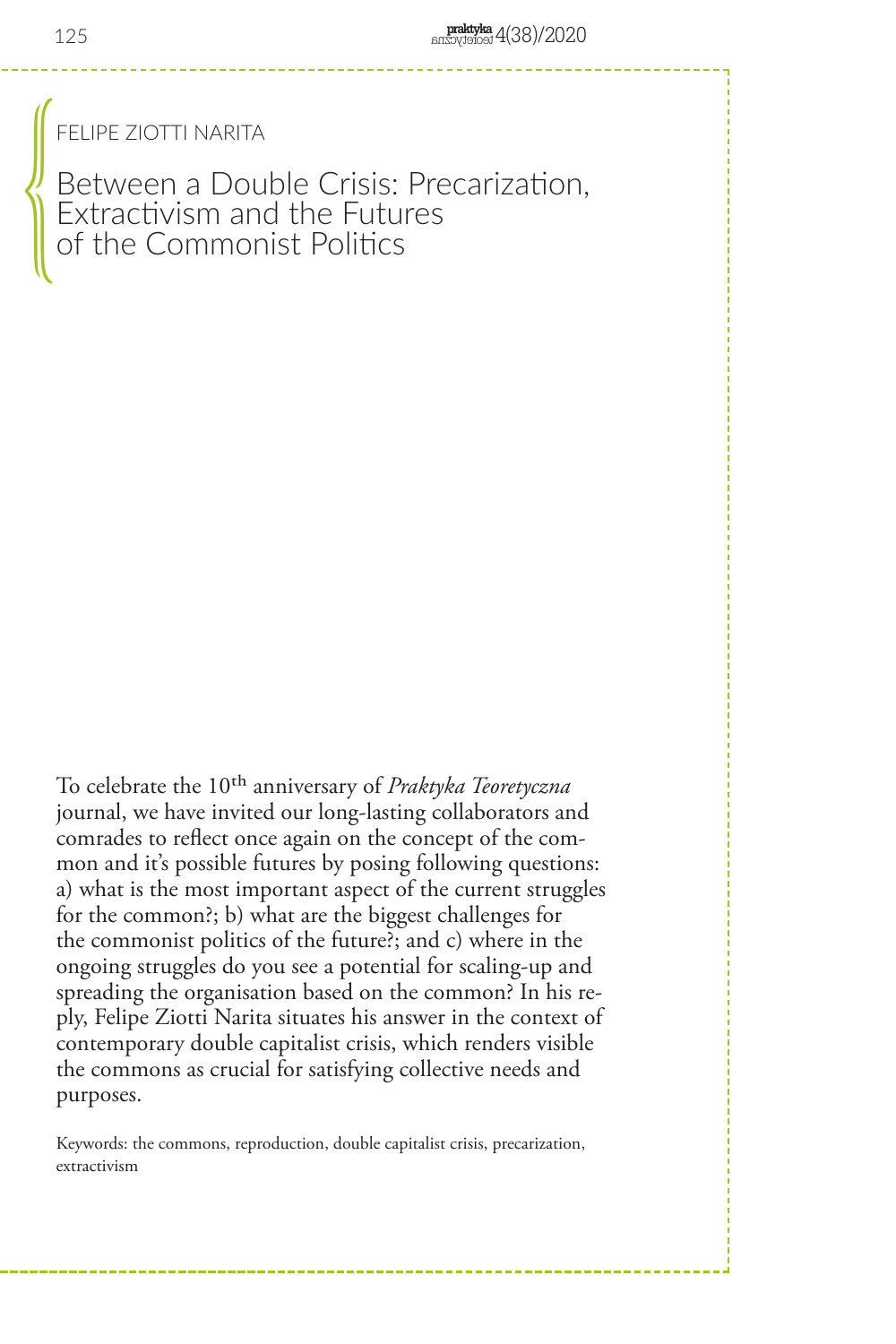1. What is the most important aspect of the current struggles for the common?

The current struggles for the common are situated between a double capitalist crisis: the scars of the 2008 financial crisis and the crisis of social reproduction due to the COVID-19 pandemic. In this crisscross, one of the most important aspects is *the sense of expanded precarization of forms of life*. The issue here is the effects of successive economic crises and austerity policies on labor, salaries, social inequalities and social insecurity due to the dilapidation of welfare policies, but also about a loss of the means of living together, for example, with the private appropriation of former public sectors and common goods (like education and health). Theodor Adorno had an interesting expression to describe the *malaise* of capitalist socialization: "damaged life" (*beschädigtes Leben*), that is, the precarization of social experiences is a total fact that extends simultaneously from work to personal affairs and from institutions to the lifeworld. Ken Loach's *Sorry We Missed You* illustrates exactly this mood: the new global norm is a kind of generalized insecurity that produces a fragmented livelihood under the pressures of flexibility, unpredictability, etc.

Here and there, some collectives are leading new moves of grassroots political conflict against the precarization of forms of life. They address a diffuse set of problems that emphasize cooperation and commons-based community management. A good example is the network of transnational social movement EuroMayDay, which started as a political platform against precarity (especially in labor relations and migrant conditions) and defends public transport and the knowledge available on the Internet as common resources for collectivities. With the COVID-19 crisis, manufacturing groups in many countries (I received some info from comrades in Greece, Spain, and Brazil) started producing facemasks and visors grounded in a community-based production – the products have been circulating for free and a good example is the network Coronavirus Makers. This kind of open-source technology questions the capitalist regime of applied knowledge (dependent on for-profit techniques) and articulates the struggle for the commons in light of the strong precarization of unequal access to raw materials in many countries.

Precarization is also connected to the appropriation of digital infrastructure. Capitalist modernizing moves unleashed a vast digital and network milieu grounded in many cooperative tasks that deterritorialized social production into circuits and, with the gig economy, offered a partial response to the crisis of accumulation in the wake of the 2008

Felipe Ziotti Narita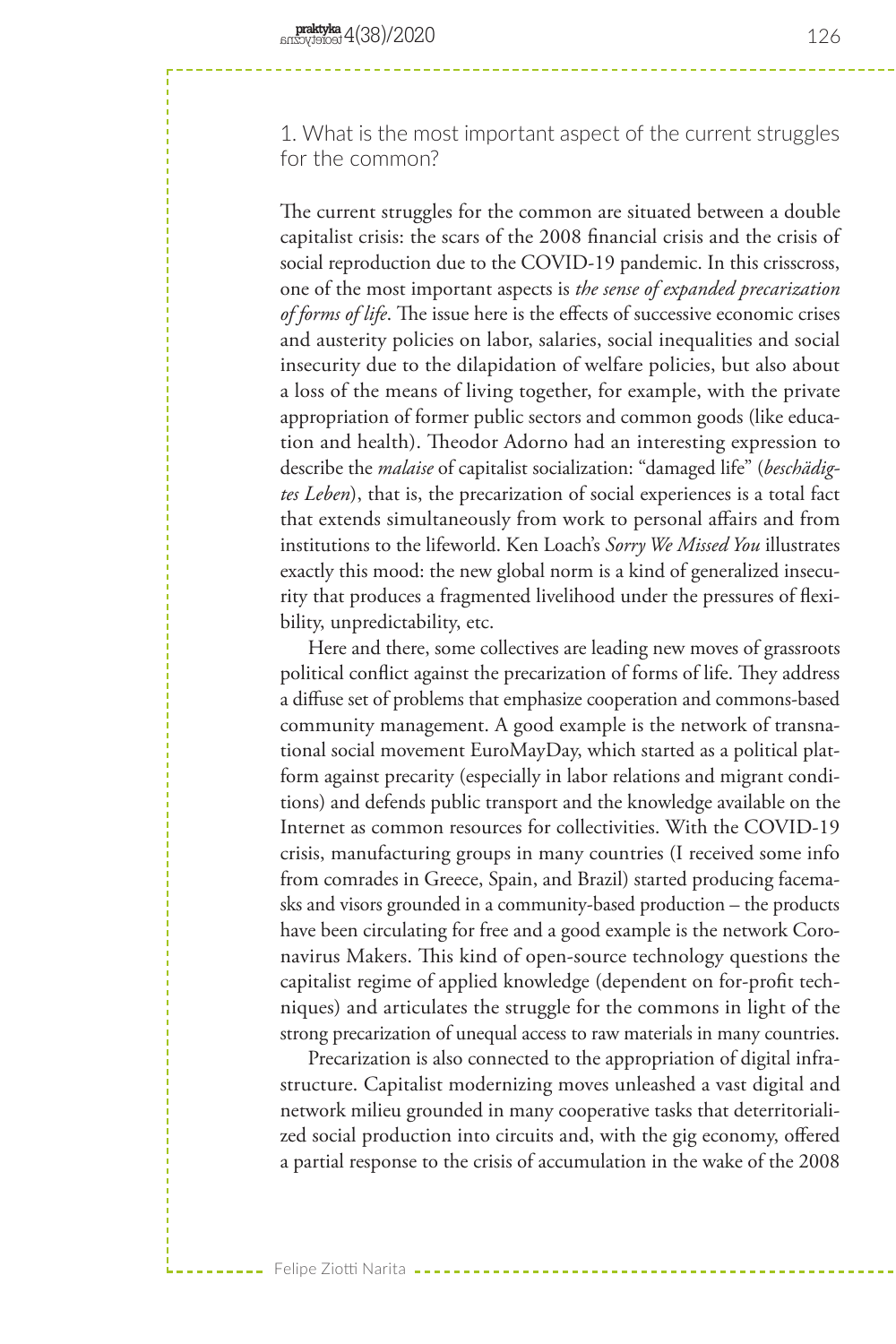crisis. Under the aegis of capital, and mediated by networks, the subsumption of social reproduction and labor to the valorization process has co-opted each piece of socialization. On the other hand, it also favored many experiences of peer production and horizontal reciprocity that have been challenging profit-maximization and connecting different subjective experiences of precarity. In July 2020, amidst the pandemic, workers from iFood, Uber Eats and Rappi in Brazil decided to paralyze their activities and organize a public demonstration against labor conditions in the biggest Brazilian cities – with the pandemic, they were among the most vulnerable workers to contagion and could not count on social security. Similar demonstrations already had taken place in 2019-2020 in Colombia, Argentina and Chile. In light of the need for dignity in labor process, the events connect a moral demand from workers to their material subsistence and, above all, address how the grammar of "partnership" in the gig economy is a kind of kidnapping of the network cooperative practices that have emerged since the 1990s with immaterial labor.

## 2. What are the biggest challenges for the commonist politics of the future?

The political agency with regard to the common is always a critical collective project. This general definition has many theoretical and practical consequences. Two topics are interesting to consider in terms of the political prospects.

Firstly, commonist politics must always reflect on the question concerning what it means to be *critical*. Alfred Schmidt holds that the critical social sciences must make a historical diagnosis of a condition to be transcended. Critique deals with the latent prospects of emancipation that remain subsumed under capitalist reproduction. A distinctive achievement of Marx's Paris manuscripts of 1844 is the critique of private appropriation *pari passu* with the impact of capitalist market relations on subjectivity and socialization. Sociality is mediated by capital and money, and it interpellates the individual with the extension of needs (*Bedürfnisse*) and moral pressures to enter into an asymmetrical relationship among owners. Over the last four decades, the expansion of financial capital and market structures through public institutions and the commons has made everything commodified, from knowledge to material goods. Individuals, thus, enter into socialization as needy subjects: their autonomy exists only precariously (*prekär*), since their

Firstly, commonist politics must always reflect on the question concerning what it means to be *critical*.

--- Between a Double Crisis...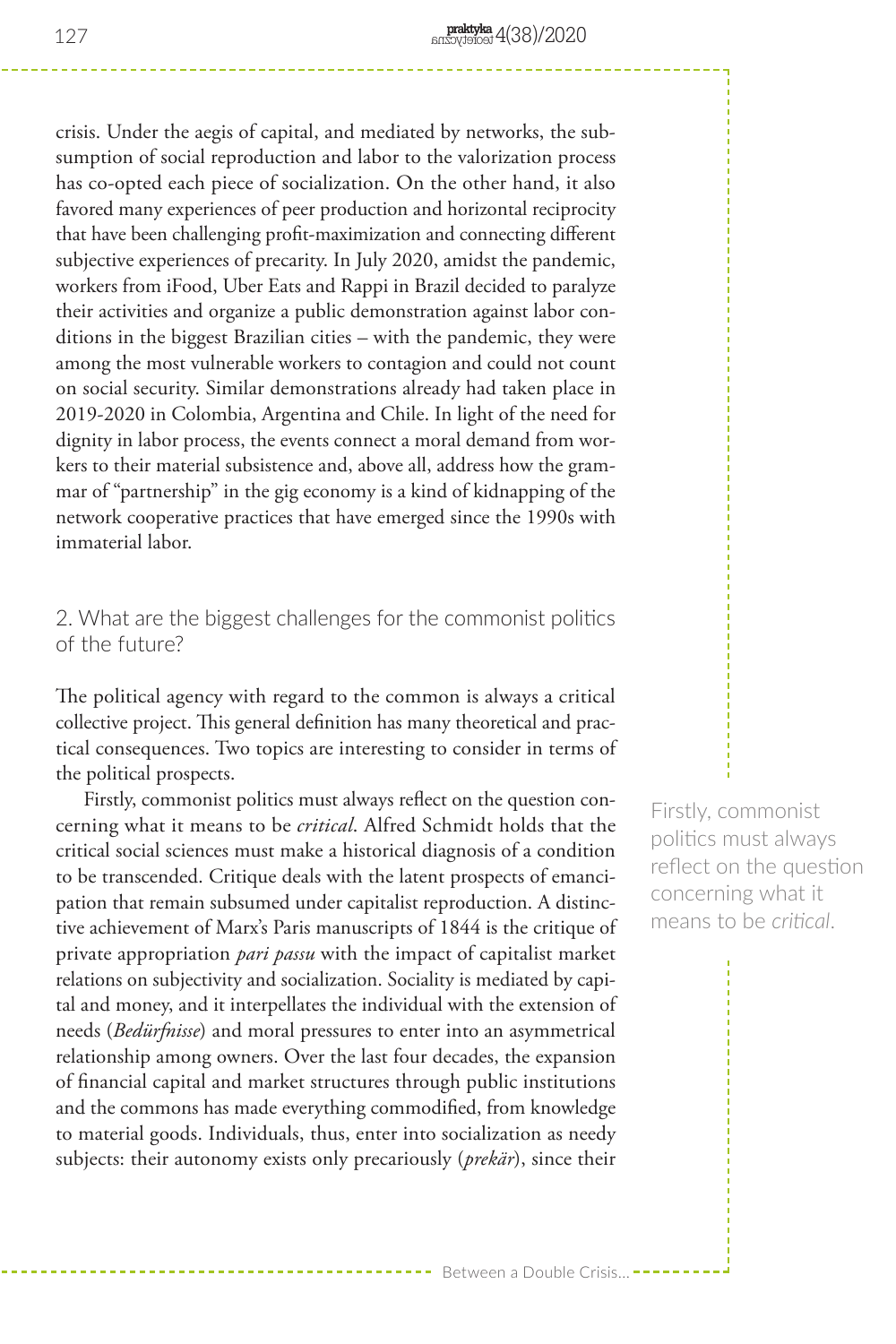On the one hand, commonist politics has to take into account the need for a positive role of social identity, since difference and pluralism are unavoidable products of capitalist globalization and will fuel political conflicts and far-right movements in national societies. On the other hand, sustainable projects for the material subsistence of individuals will demand local and transnational practices of redistribution of social goods grounded in the sharing of resources, solidarity, cooperation and open access to knowledge, trying to erode the mediations of capital.

subsistence depends on market relations. In this sense, the commonist politics must deal with a critique that is also concerned with *denouncing* the precarity of human autonomy under market-oriented structures.

A major political challenge is to grasp the historical task and articulate a critical discourse that fits with it. An important dimension may be mapped according to Nancy Fraser's effort at actualizing our political grammar by complementing recognition with redistribution. On the one hand, commonist politics has to take into account the need for a positive role of social identity, since difference and pluralism are unavoidable products of capitalist globalization and will fuel political conflicts and far-right movements in national societies. On the other hand, sustainable projects for the material subsistence of individuals will demand local and transnational practices of redistribution of social goods grounded in the sharing of resources, solidarity, cooperation and open access to knowledge, trying to erode the mediations of capital.

All those practices are latent in many experiences across the world, ironically, beneath the strong expansion of capitalist network infrastructures. But it is an illusion to adopt a spontaneous view of emancipation, as if commonist politics would take place on its own or be conducted by an alleged conciliatory, reformist discourse. And this leads my answer to the second topic, which deals with what it means to be a *collective* project. What constitutes the common is not the object *per se* (water, software, etc.), but the kind of political relation that underlies the modes of use and management of the objects. It is a political contract with a new substance: not individualistic agreement, nor the relation among owners (like the liberal versions of the contract), but rather a defense of the *social* control over resources according to collective needs and purposes. The notion of the *institution* of the common emphasizes the action and the historical conditions for the implementation of a political project that dialectically creates a new social organization grounded in horizontal forces of production and the search for autonomy against the heteronomy imposed by market and state. It is dialectical, since it can emerge from unresolved capitalist contradictions: cooperative practices and network infrastructures coopted by capital contain potential transformations that confront the order of things with the consciousness of the common. As Adorno states in *Zur Metakritik der Erkenntnistheorie*, the old mediates the production of the new, which maintains the old as a moment of the mediation.

The practical challenge for the commonist politics of the future is how to maintain a sustainable, perennial mobilization. In a recent article, Donatella Della Porta argues that the current multiple crises

Felipe Ziotti Narita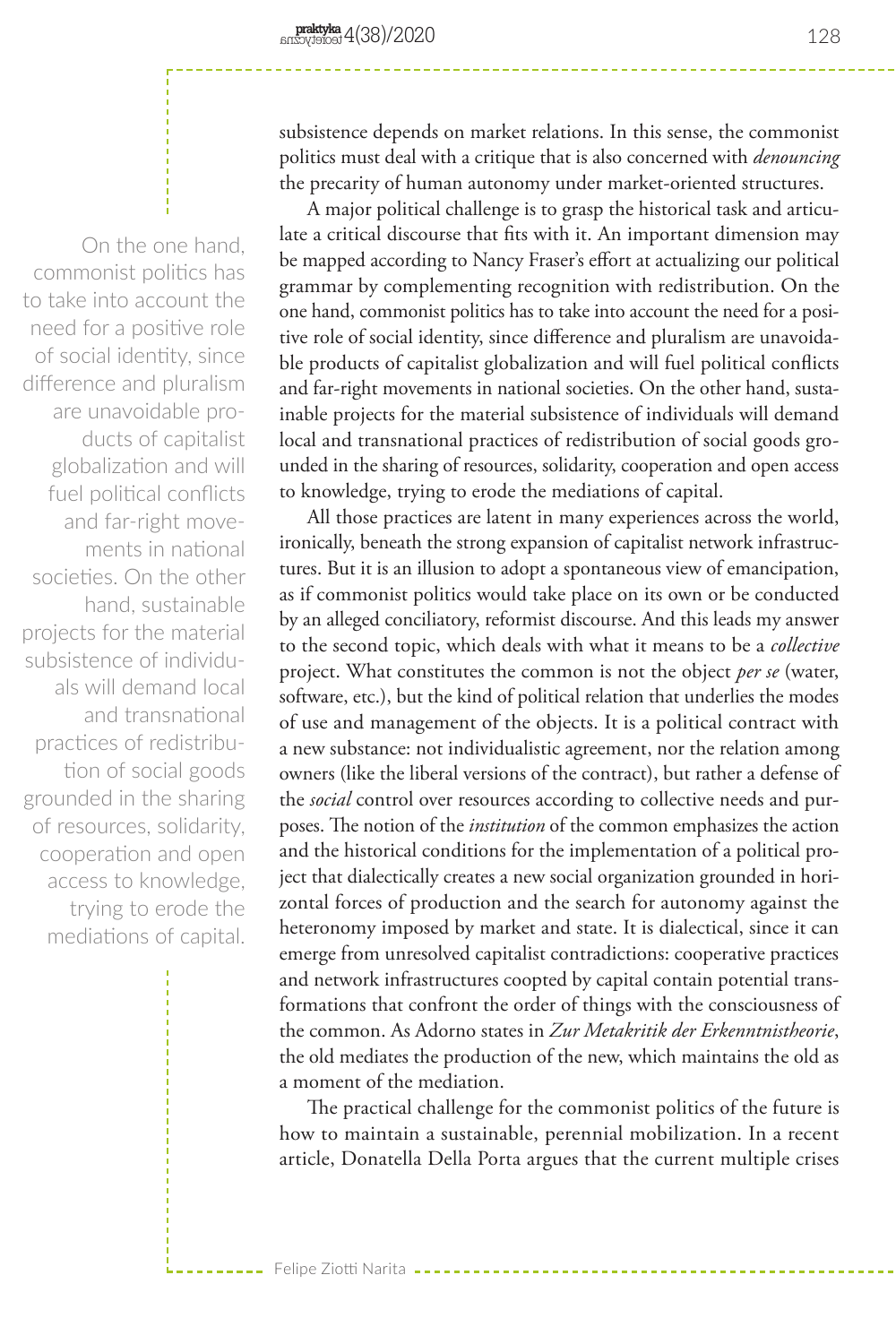have opened up the need for the collective and participatory management of the commons, comprising public health, mobility, education, food policy, and housing policy. She appropriately points out that commonist politics can learn from the mobilization of civil society and the logics of social movements. Social movements tend to grow with political opportunities for gradual transformation. In times of deep crises and expanded precarization, mobilizations are fueled by the sense of drastic deterioration in life conditions, due to a much wider spectrum of problems. In this context, a single problem can pull the trigger of many other issues – and we see how current social movements and multitudinary mobilization can be operative with these logics, like Black Lives Matter and the Chilean street protests of 2019 and 2020.

However, a challenge remains open: how to direct the resources of mobilization, like skills and infrastructure, towards a commonist perspective. I agree with the recent book of Vangelis Papadimitropoulos, who states that for the commons and peer production to evolve into a tangible project that challenges the capitalist market-led policy, we need income to the commoners and common infrastructures (comprising digital and material support embedded in institutional networks). In light of the technological devices, Silke Helfrich has recently proposed the use of network technologies to connect and federate commons regarding the organization of convivial tools, that is, a kind of use of technology that is not proprietary, but rather open to community needs. In this way, instead of adapting the forms of life to technological and market imperatives, she argues for experiences grounded in how technology can *go with* collective needs of production and mobilization.

An important issue for commonist politics is how it will be able to dialogue and critically incorporate hacktivism and hacker ethics. Digital commons and open-source software, as a political defense of the autonomy of cyberspace from big-tech oligopolies, also have hacker origins (see Pekka Himanen and Gabriella Coleman). In the 2010s, with the leaks, we saw the political force of hacktivism in public opinion, treating data as a kind of political frontier for the digital commons and the openness of secrecy imposed on public data. It is an institutional dilemma for liberal democracies: civil society tends to demand more and more transparency and accountability from governments, which are reluctant and bureaucratically oriented to impose silence on data. If public policies for open data and the fair use of digital information are institutional responses, hacker ethics provides an opportunity for citizens to let their voice be heard.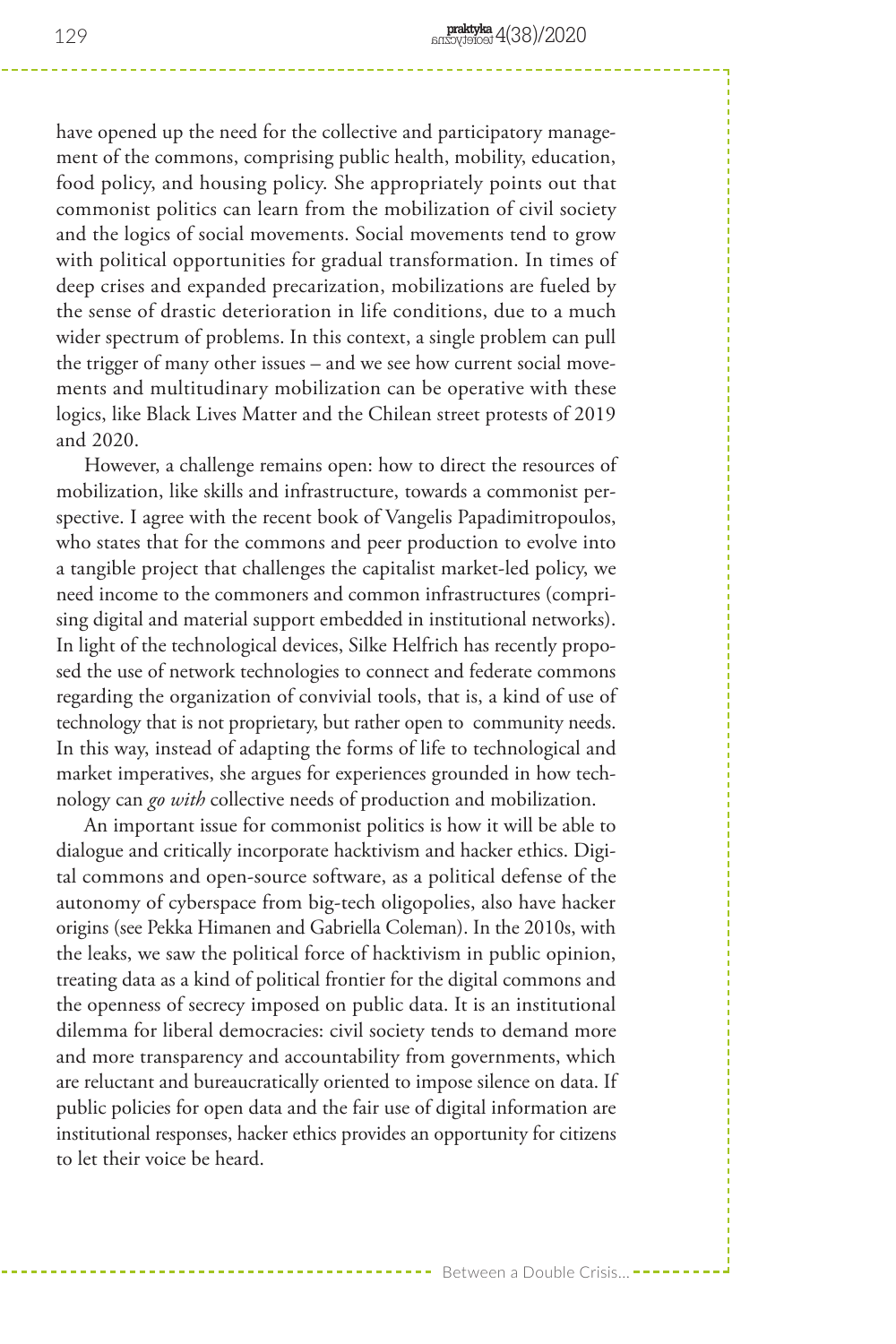Felipe Ziotti Narita

This leads my answer to the digital enclosures of the commons. Here it is worth mentioning a difference in relation to the physical enclosures that unleashed capitalist development in modernity: digital enclosures are not only directed towards natural resources, but rather towards every piece of sociality in cyberspace. In this context, for example, cultural production sets many challenges for commonist politics. Since the 1990s, there have been many anti-copyright movements in artistic sub-cultures (see Dmytri Kleiner and Florian Cramer). A good example is cultural patrimony: the digitalization of physical libraries and museums in partnership with for-profit tech corporations is frightening because it can undermine the notion of cultural commons and their role in social development (especially in education and research). In the late 2000s, when Lewis Hyde and Robert Darnton stated that copyright threatens creativity, they rightly pointed to some alternatives embedded in Public Library of Science and the Internet Archive. We need to expand this logic and see how traditional cultural institutions – like the national libraries of France and Brazil – will manage the open policies of their collections as platforms for the commons.

3. Where in the ongoing struggles do you see a potential for scaling-up and spreading organisation based on the common?

I would like to talk about my context (Latin America) and offer an overview on different dimensions of the potential struggles for the common. The region has been hit hard by the current pandemic, because the crisis has deepened the precarity of already unstable economic activity – even before the pandemic, our major economies (Brazil, Chile, Argentina and Mexico) were not really going through good moments.

The integration of the region into the global productive chains is basically dependent on raw materials. Since the 1980s and the 1990s, deep market reforms have paved the way for finance capital to use the region as a key space for its operations and the *territory* has been the focus of continual struggles and organizations based on the commons. In 2020, the Latin American Observatory of Environmental Conflicts mapped 92 socioenvironmental conflicts since the early 2000s, due to the appropriation of the commons and territory, comprising mining and agribusiness. The effects of extractivism go hand in hand with the socioeconomic ratio of expansion of market relations and financial capital. Sandro Mezzadra and Bret Nielson called it "operations of capital" and emphasized how extraction policies (mining, oil, clearing of forests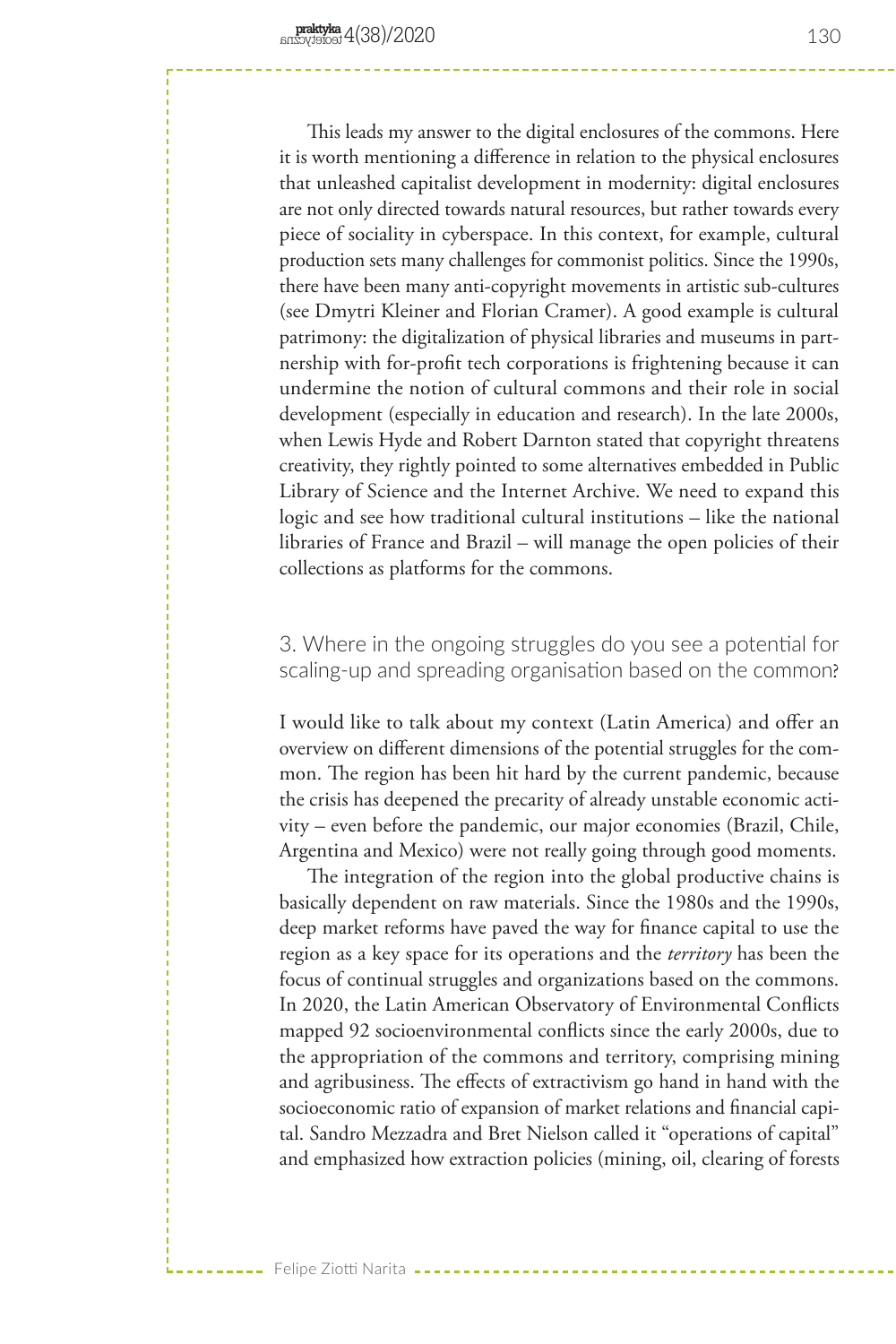for the production of biofuels and foodstuffs, etc.) turn the expropriation of territory and common resources into a key issue for the precarization of life. In the 2000s, for example, commoners from the Peruvian provinces of Ayabaca, Huancabamba, Jaén and San Ignacio organized massive protests against mining extraction and its biocultural effects on local producers.

The recent modernization efforts dealing with infrastructure have also involved the expulsions (Saskia Sassen) of populations from their homes – be it via direct state intervention for eviction or due to sociotechnical disasters that force populations to migrate. During the economic boom of Brazil in the early 2010s, the projects for the World Cup, the Olympics and infrastructure are good examples of this scenario: many residents in highly urbanized areas had to vacate without any compensation. In the same context, the dam disasters (in iron ore mines) in Mariana (2015) and Brumadinho (2019) forced people to leave their cities (that remain destroyed) due to the toxic mudflow, with deep impacts on collective resources (rivers and riparian zones) and local producers. Thus, capitalist modernization discourses, which promise a naïve reconciliation with development and abundance, deliver a permanent state of crisis with the expropriation of the commons. These dialectical tragedies revealed the false promises of (neo)developmentalist capitalism in peripheral countries, which combined, in the last decade, state-led interventions in partnership with finance capital (the mines were privatized in the 1990s).

Common-based practices have been spreading through highly urbanized areas, where artist collectives and urban planners have been discussing the sustainability of city life. Several legal documents had already emphasized urban territorial development and the need for commons- -based public policies – Law 388 in Colombia (1997), the *City Statute* in Brazil (2001) and the Ecuadorian constitution of 2008. The right to the city *à la* Henri Lefebvre, with an emphasis on the collective use and production of urban space instead of the exclusive logics of private appropriation, implies the need for urban commons to promote welfare and mitigate strong socioeconomic inequalities and the precarious conditions of lower classes. It comes as no surprise that mobility, free parks, self-managed cultural spaces, and decent housing policy have been demanded in several street protests in Santiago and São Paulo in recent years. In times of national policies for territorial ordination, which are endorsed by United Nations Economic Commission for Latin America and the Caribbean and the Inter-American Development Bank, and are underway in Brazil, Chile and Costa Rica, urban commons might be

Thus, capitalist modernization discourses, which promise a naïve reconciliation with development and abundance, deliver a permanent state of crisis with the expropriation of the commons. These dialectical tragedies revealed the false promises of (neo) developmentalist capitalism in peripheral countries, which combined, in the last decade, state-led interventions in partnership with finance capital.

---- Between a Double Crisis...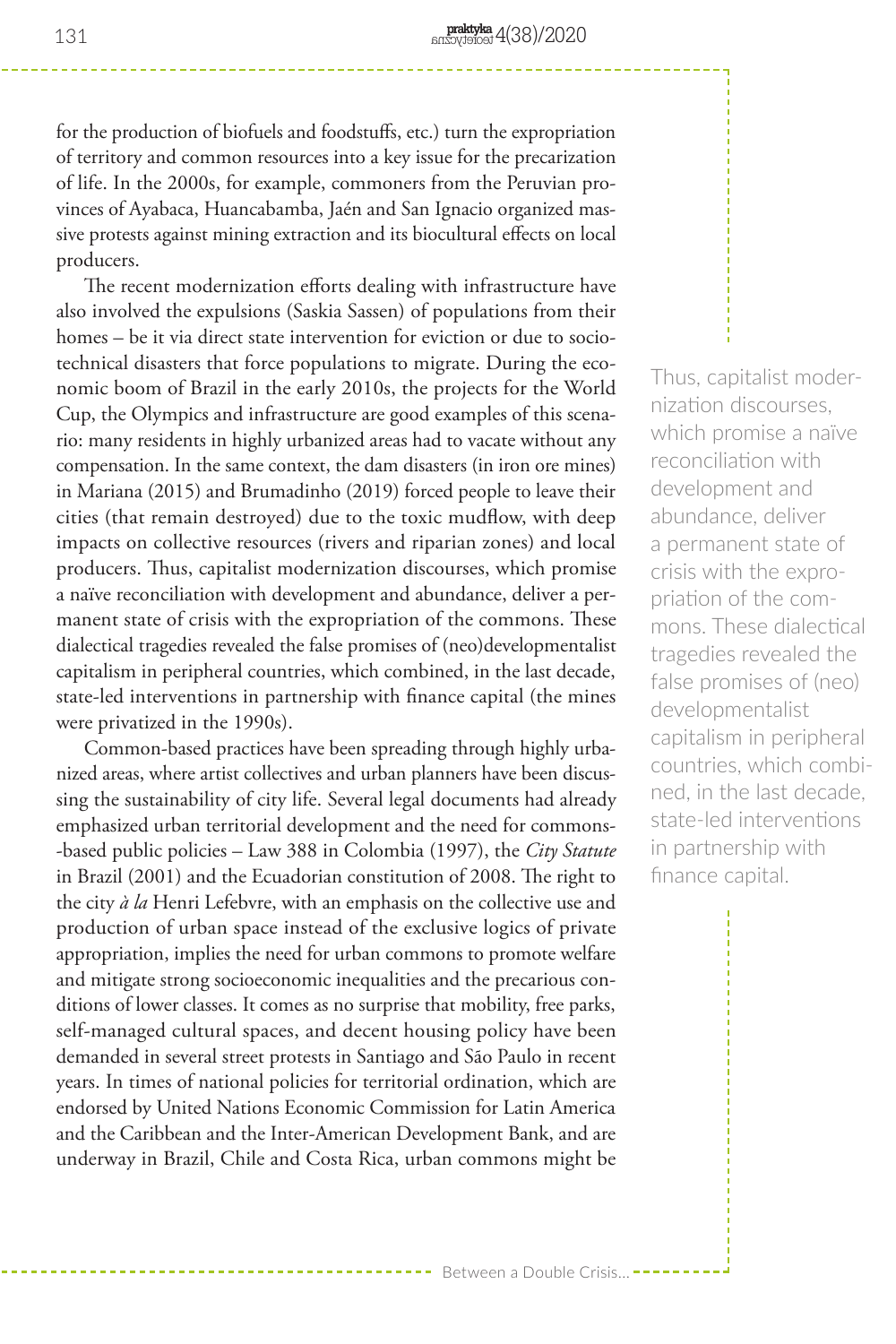crucial for public policy and could spread many organizations based on the common.

It is also important to highlight the circulation of knowledge. In Brazil, research universities are mostly public universities, which is to say, science is funded by public investments. Here there is a tradition of open access science: the majority of our academic journals are based on the creative commons regime. Knowledge circulates freely and is embedded in databases and provides resources for the planning of public policy, for teaching, and even for public debate. Most of our journals cannot count on the infrastructure of global top-journals and publishers, partly due to the semi-peripheral position of the region (see Fernanda Beigel and Jean-Claude Guédon), but our long experience with open access is more positive than negative. Besides the strong regional circuit of peer- -reviewed publications (Latindex, Clacso, Redalyc and Scielo), there are many editorial forums and research groups engaged in supporting open access as a politics for the commons. This kind of struggle is far from grassroots politics and the kind of critique that produces multitudinary mobilization and engagement, but it somehow constitutes a horizon for our public policies on education, culture and science, in times of pressures for the "social relevance" of the public costs of research universities. Especially in a context of fiscal hardship, open science might be a reasonable response that deals with the cultural and intellectual heritage, a common resource that is crucial to the development of our societies – marked by the historical exclusion of popular classes from higher education and only precariously integrated into the education system over the last 30 years.